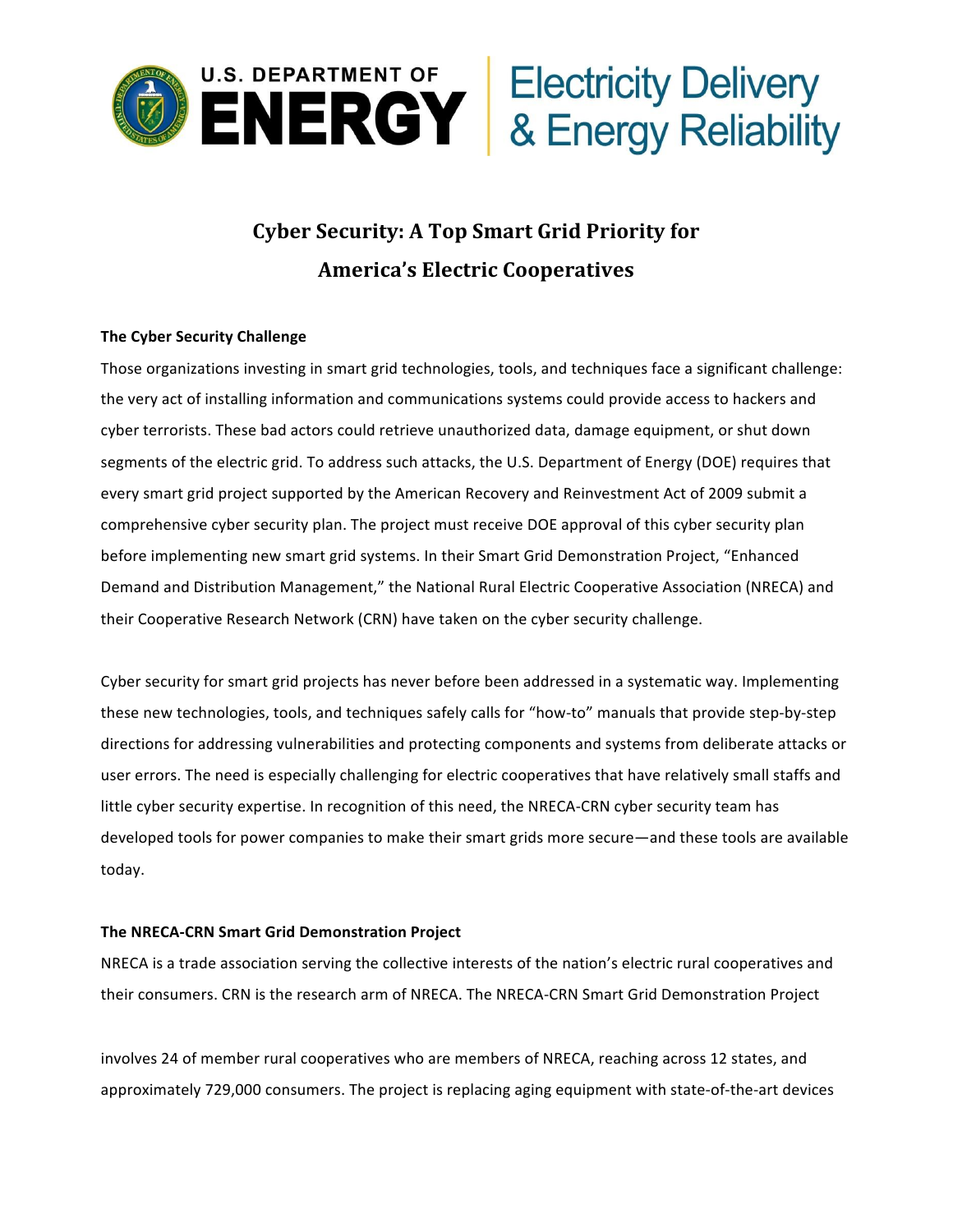# **Case Study--National Rural Electric Cooperative Association**

to help keep electric service reliable, affordable and secure. Mark Stallons, President and CEO of Owen Electric Cooperative, a participating rural cooperative in Owenton, Kentucky, says, "We expect to need additional power plants and transmission in our region sometime during the next five years. [These upgrades] should help delay those decisions by reducing demand."

### **Drivers for Cyber Security**

When DOE issued the announcement in June 2009 that they would fund selected smart grid projects, the Department specified certain cyber security requirements. At that time, some cyber security guidance was available from the North American Electric Reliability Corporation, and since then further guidance has been issued by the National Institute of Standards and Technology. In trying to address the DOE requirements, the NRECA-CRN project team met with each participating cooperative to determine how to translate that guidance to suit the various cooperatives' particular needs. "This guidance is fine, but can you provide something more appropriate for electric distribution? And written in plain English for our engineers to implement?" was the general response from the participating rural cooperatives, according to Craig Miller, NRECA-CRN's project manager.

### **NRECA-CRN Cyber Security Tools**

So Craig and his team went to work and produced a cyber security guidance manual and supporting templates. These cyber security guidance tools are among the first of their kind. The manual and supporting templates start with a broad perspective, asking questions about management oversight for cyber security, and then take users through a series of structured inquiries about the details associated with specific components such as smart meters and distribution automation equipment. 

The NRECA-CRN project involves more than 250,000 smart grid components. Demand management devices for the project include smart meters, in-home displays, thermal storage

# **NRECA-CRN Smart Grid Demonstration Project: Facts and Figures**

- Total budget:  $$67,864,292$
- Federal Share: \$33,932,146
- 229,214 smart meters
- 15,600 load control switches
- 6,333 in-home displays, web portals
- 611 smart feeder switching components
- 334 conservation voltage reduction devices
- 166 advanced volt/VAR controllers
- 160 thermal storage devices
- 22 SCADA systems and components
- 3 meter data management systems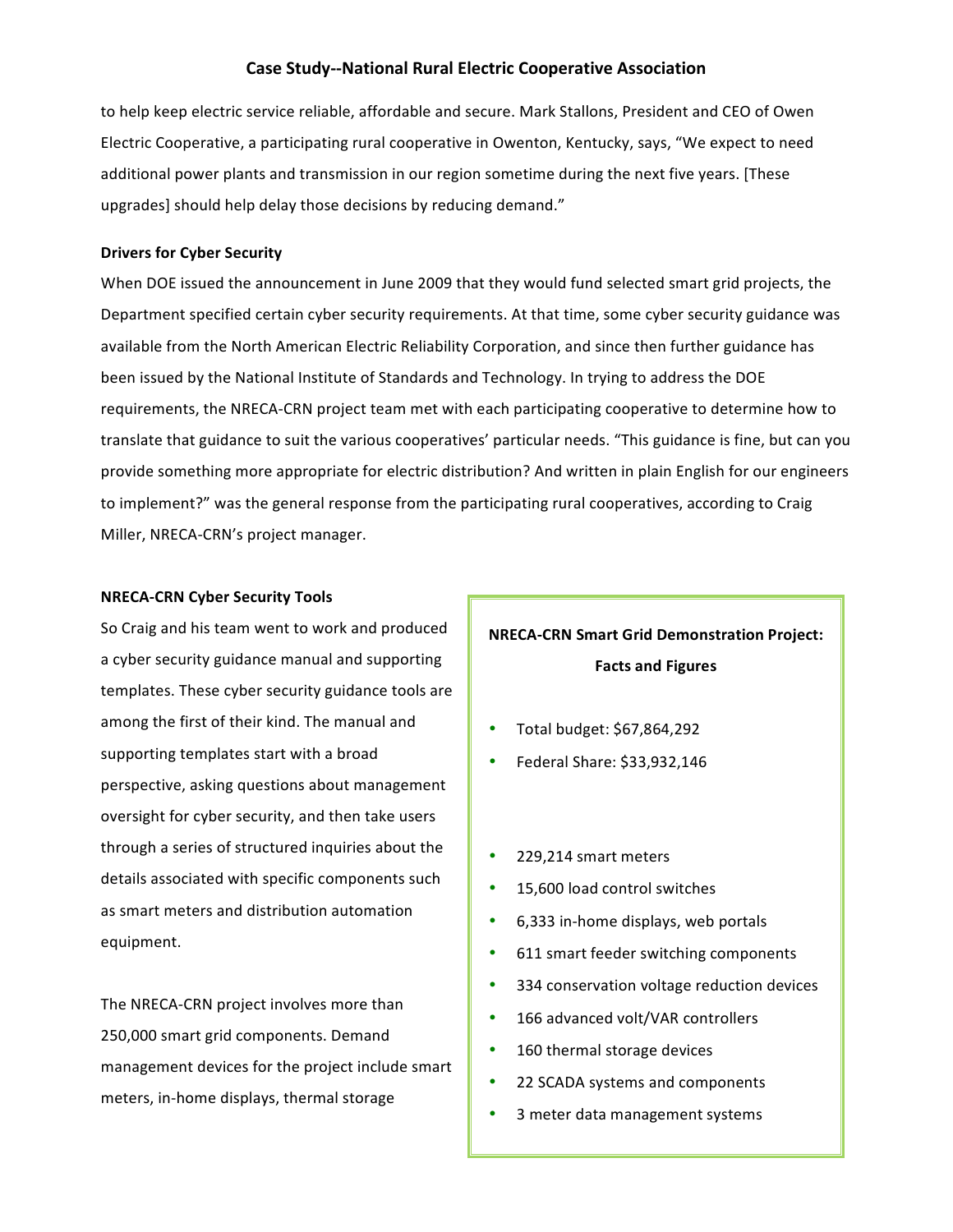# **Case Study--National Rural Electric Cooperative Association**

devices, and a communications infrastructure that incorporates meter data management systems

and wireless towers. This equipment helps consumers to better manage their bills and keep their electricity affordable. Distribution automation devices for the project include smart feeder switches, conservation voltage regulators, volt/VAR controllers, and advanced SCADA systems. This equipment enables power companies to identify faults quicker and speed restoration times following outages, improving the reliability of electric service.

In procuring these components, the NRECA-CRN team provided their vendors with a list of cyber security questions about the protections built into the equipment. The NRECA-CRN team was surprised by the wide range of responses, which highlighted the newness of cyber security requirements in the electric power industry. Ms. Robbin Christianson, Director of NRECA-CRN Program Operations and Business Management, notes, "Some of the vendors clearly understood the requirements and had appropriate responses about the safeguards in place, while others seemed unclear about the questions and provided little or no response." Clearly, cyber security tools were needed to overcome a lack of experience and expertise and move vendors and power company engineers up the learning curve as rapidly as possible.

#### **Putting the Tools to Use**

On May ??, NRECA-CRN announced the release of their cyber security tools along with plans to make them available: [link to announcement]. In keeping with NRECA-CRN's knowledge-sharing mission, all rural cooperatives will have access to these tools, as will any power company who agrees to share how they have used and/or improved upon the materials. NRECA-CRN's Executive Director, Ed Torrero, points out, "These materials mark the first broad approach to advancing cyber security at the distribution level, and participating rural cooperatives and others have the opportunity to use these tools to fit their local situations, boost their security posture, and meet evolving federal and industry standards." Reflecting on the widespread interest in cyber security for the smarter grid, Mr. Torrero adds, "In addition to requests for assistance from investor-owned utilities and municipal electric systems in the U.S., we have taken calls from administrators in England, Italy, and India."

With these tools and others like them, power companies can pose common questions to vendors about the cyber security of their equipment. As a result, Ms. Christianson hopes, "They'll all get it," and the market will respond accordingly. The ultimate aim is to have appropriate cyber protections built into equipment design from the start, making the smart grid more secure in the most cost effective manner possible.

3